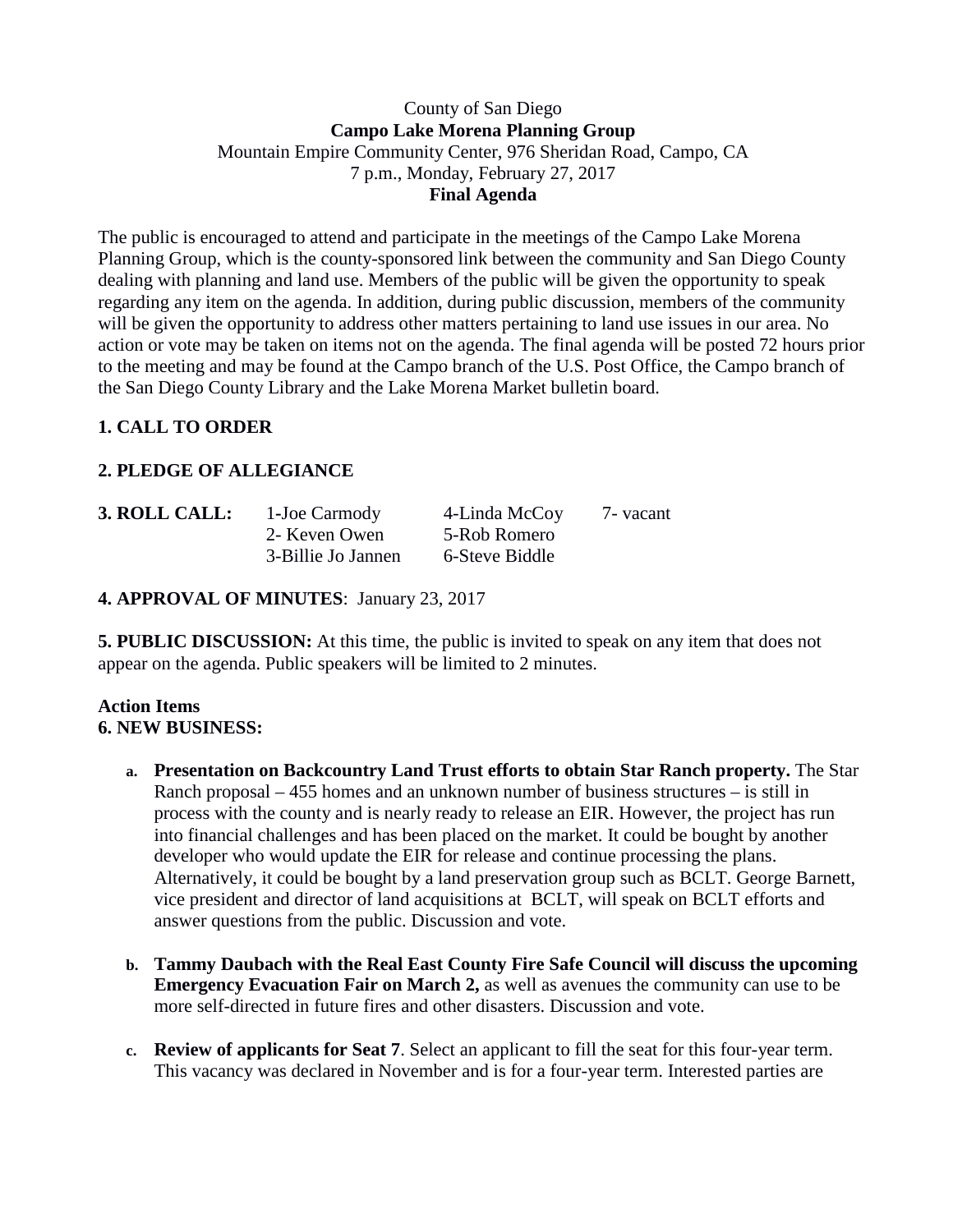invited to contact Chairman Billie Jo Jannen at (619) 415-6298 for an application and further information. Discussion and vote.

### **7. OLD BUSINESS:**

- **a. Standing Subcommittee reports:**
	- **1. Groundwater, Rob Romero**
	- **2. Sewer and Septic, Joe Carmody**
	- **3. Community Economic Impacts, Steven Biddle**
	- **4. Traffic and Public Safety, Steven Biddle**

#### **8. CORRESPONDENCE AND ANNOUNCEMENTS**

- **a. The Star Ranch vesting and landscape architecture maps have been updated** and are available, both at meetings and by appointment with the CLMPG chairman. Staff has delayed release of the EIR until it can figure out what type of greenhouse gas analysis large projects should include**. The ranch was offered for sale in an announcement sent out in late November. The proposed plan is still in play and is part of the property offering.**
- **b. Schedule of CERT trainings.** This body is one of the avenues we can use to improve our selfmanagement in future local disasters, such as fires. People with CERT cards can move through roadblocks with supplies and animals feed. Sent to group.
- **c. Valley Center Community Planning Group letter on developer-proposed planning area boundary change**. Our planning group also wrote a letter about this. We have had no response. Sent to group.
- **d. The Real East County Fire Safe Council is sponsoring an Emergency Evacuation Fair at the Mt. Empire High School, open to all residents of the Mt. Empire School District.** The date will be **March 2 from 5 to 8 p.m**. Emergency service providers, responders, and educators are invited to have a booth at the event. There will be opportunities to engage with and educate the residents about what needs to be done before, during, and after an emergency. Each department or organization can inform the residents what their role is before, during, and after an emergency. Those participating will need to bring their own tables and chairs. Sent to group.

#### **9. EXPENSES**

**a. Please report any valid expenses for group approval.**

## **10. UPDATES AND POTENTIAL ACTION ITEMS**

**11. REQUEST FOR AGENDA ITEMS FOR UPCOMING AGENDAS:** All requests for placement of agenda items must be to the planning group chairman by the third Tuesday of each month.

**Next regular meeting, March 27, 2017** at Mountain Empire Community Center. If you wish to appear on the agenda, please contact CLMPG Chairman Billie Jo Jannen, 28736 Highway 94, Unit 1,